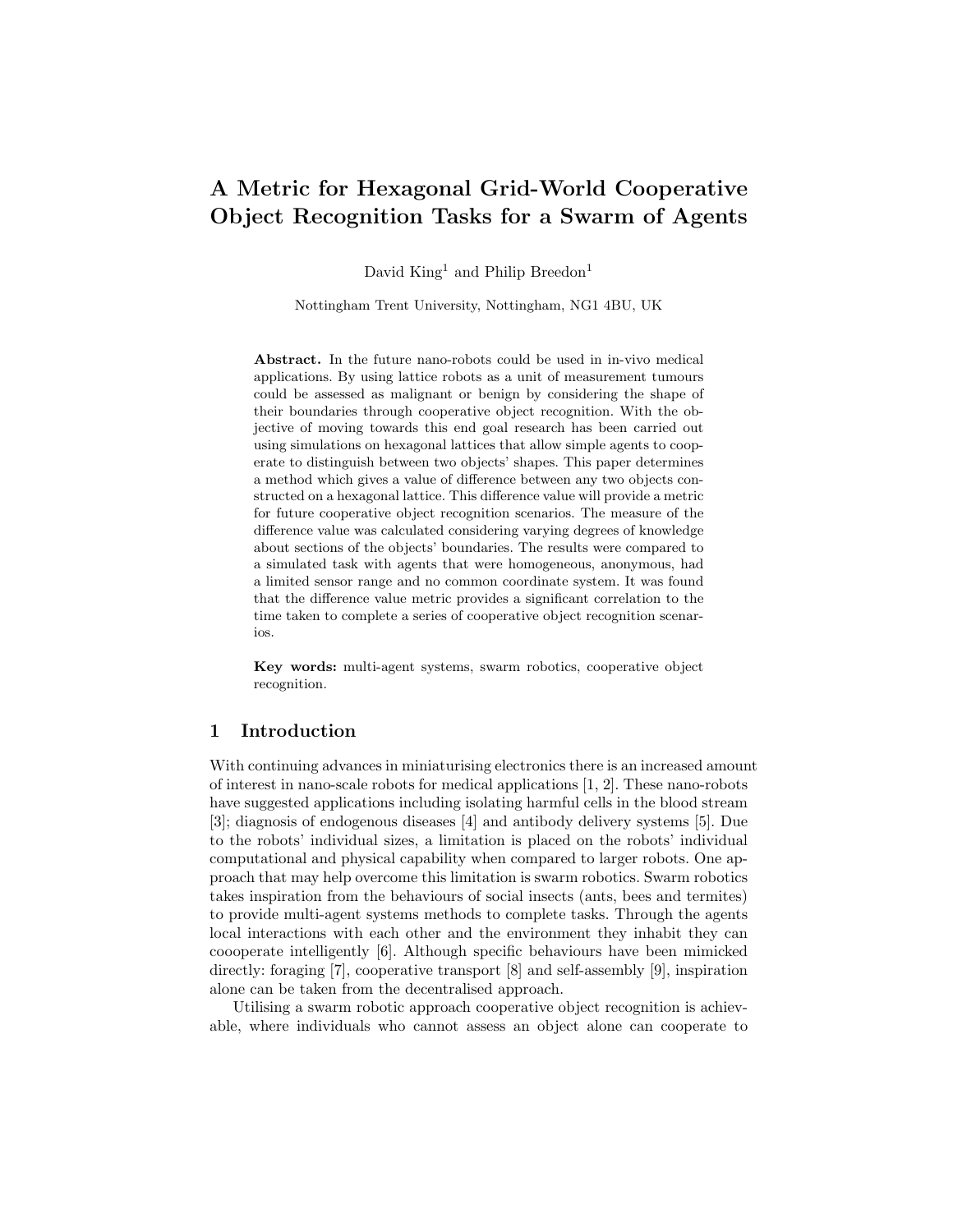identify an object through interacting with it and the other members of the swarm. In addition to the miniaturisation of robots, this method will potentially allow for swarms of nano-robots who can identify unwanted or dangerous entities in human bodies through shape analyses. For example tumours that can be assessed by their shape to determine if they are malignant or benign [10, 11]. Currently images of tumours are analysed by a radiologists. The system envisioned here would instead have a swarm of nano-bots injected into a person, who would cooperate to locate and identify tumours, and could potentially be capable of destroying them. To do this requires that the robots be able to measure the boundary of the tumour.

Groups of homogeneous lattice robots, who individually are approximations of regular shapes, can connect together into ordered formations. Two-dimensional lattice structures can be formed and rearranged by triangular, square and hexagonal robots [12, 13, 14, 15, 16, 17]. Three-dimensional lattice structures are formed by cubical and spherical robots. In some cases these cubical and spherical robots are divided into two parts which can rotate relative to each other. Structures formed from these types of robot can perform clustered walks [18, 19] and can replicate themselves [20]. Lattice robots that do not have the capability provided by having two halves rotate relative to each other have also been demonstrated to form different structures where the robots' initial starting structure is a uniform block. The robots detach from each other at specific points allowing them to form the required structures [21].

One advantage of lattice based robots, especially where smaller sized and simpler robots are considered, is their ability to become a unit of measurement. Giplin and Rus [22] show cube agents, Robot Pebbles, which are capable of duplicating inert shapes with identical resolution to the agents themselves. To do this the Robot Pebbles must fully surround the shape they are replicating and pass a signal from agent to agent around the object to determine its shape. This information is then used to form the replica of that shape from the Robot Pebble agents themselves. This type of lattice based measurement would be beneficial where nano-robotic agents neighbour a tumour, or any other object, to determine any unique distinguishing features in its boundary. One difference from Gilpin and Rus's research is that the entire object need not be surrounded as only distinguishing features need to be identified. This has previously been shown to be possible on a hexagonal lattice where a swarm of simple agents could distinguish approximations of hexagons from triangles when cooperating with each other [23, 24]. As more complex and varied object shapes are considered on this lattice a metric of difficulty is required to determine a suitable range of task scenarios. The metric will allow for suitable scenario selection for future research into training methods for the swarm's behaviours. Training the swarm will allow it to adjust to different cooperative object recognition tasks, as well as give guidance on how much memory the agents will require to complete different scenarios.

To determine a metric a method is required for comparing two objects' shapes similarities to each other whilst considering how much information is currently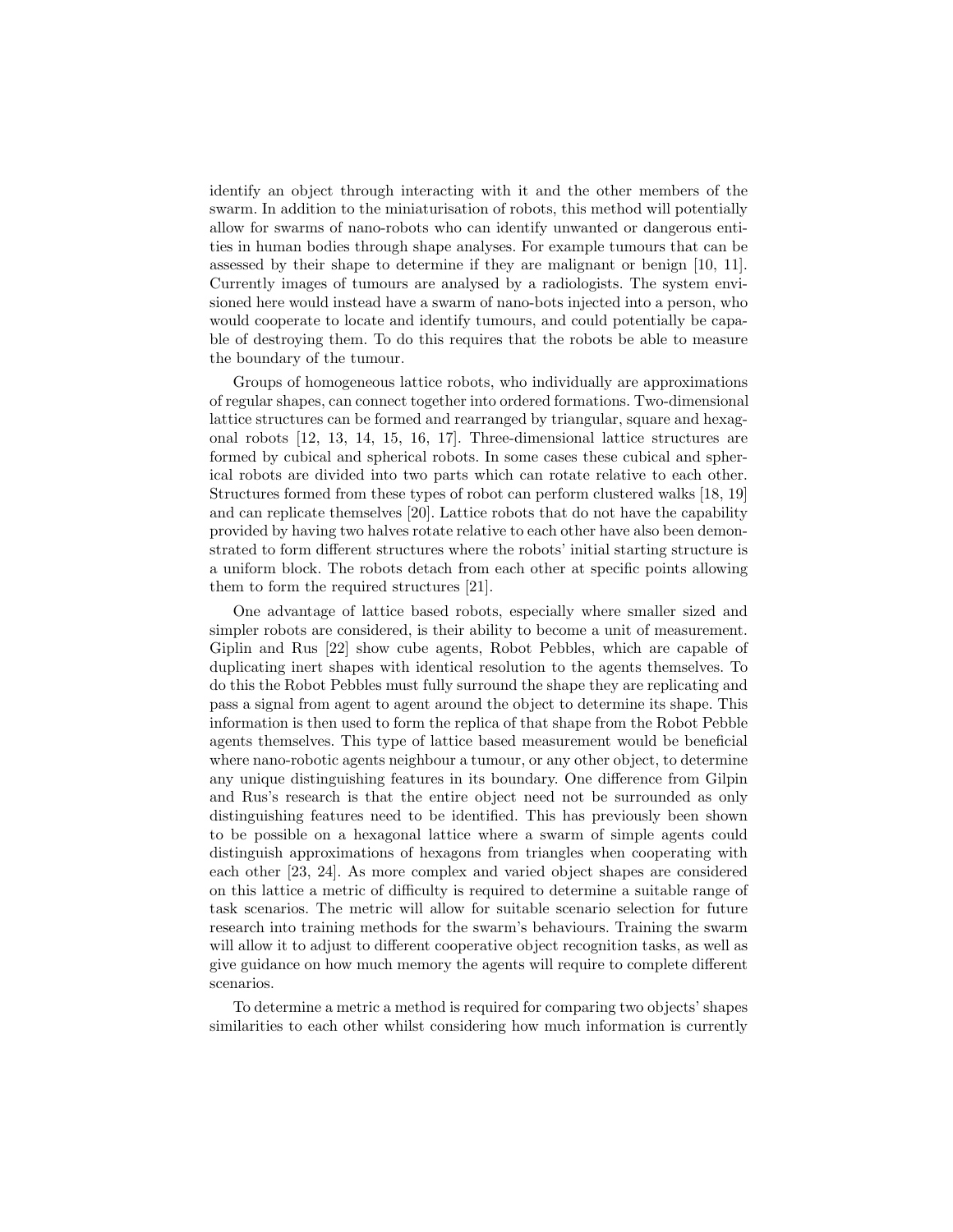known about them. The object shapes in a hexagonal grid-world could be considered binary images and the arena the background. Shape coding has been used to store binary images in a range of different ways [25, 26]. Most relevant of these techniques is chain-coding which maps the relative positions of the neighbouring pixels at the boundary of a shape on a lattice in a linear order [25]. Usually chain-coding uses a square lattice but it has also been completed on a hexagonal lattice [27]. The paths the chain takes to code the shape can follow the pixels at the inside or the outside of the shape [28, 29]. There are lossy techniques, where estimations are used to decrease the memory required to store the shape information. However, lossy techniques are not suitable for this application as the shapes need to be described accurately. Chain-coding also considers position and orientation when describing shapes. As the objects are considered identical despite their location and rotation these two factors are not required for the cooperative object recognition task metric.

By determining a method of describing the boundary of objects' shapes on a hexagonal lattice, without considering their location and rotation, this paper provides a metric for comparing two object shapes. This metric is then tested using a series of cooperative object recognition scenario simulations involving a swarm individually simplistic agents.

## 2 Simulation Method

In order to understand what the metric will be measuring the simulation platform first needs describing. This research uses a hexagonal lattice as an arena for testing cooperative object recognition tasks. Each hexagonal cell can be: an object cell, which are grouped to form object shapes; a single agent, termed a hBot; a border, which the hBots cannot pass; or an empty space.

#### 2.1 Object Shapes

Object shapes are constructed by grouping a number of neighbouring hexagonal object cells together, where the simplest object shape is a single cell. An object shape can be described without considering rotation or location by the contours of its boundary region, this is termed the data-chain. If each cell that neighbours an object shape is given a value determined by how many object cells it touches, the data-chain is an array of these values arrange in a clockwise manner represented by the sequence which is first in lexicographical order. All the object shapes with four object cells (ID0 - ID9) are shown, Fig. 1, with the numbers in each of their surrounding cells indicating how many object cells they neighbour, resulting in the data-chains listed.

A scenario is defined by the two object shapes that the hBots must cooperate to distinguish between. In a scenario one of the object shapes is classed as valid, this is the object shape the hBots must identify and remove. The other object shape is invalid; this object shape must not be removed by the hBots. It is the difference between these two object shapes which determines the difficulty of the scenario which the metric will determine (section 3.0).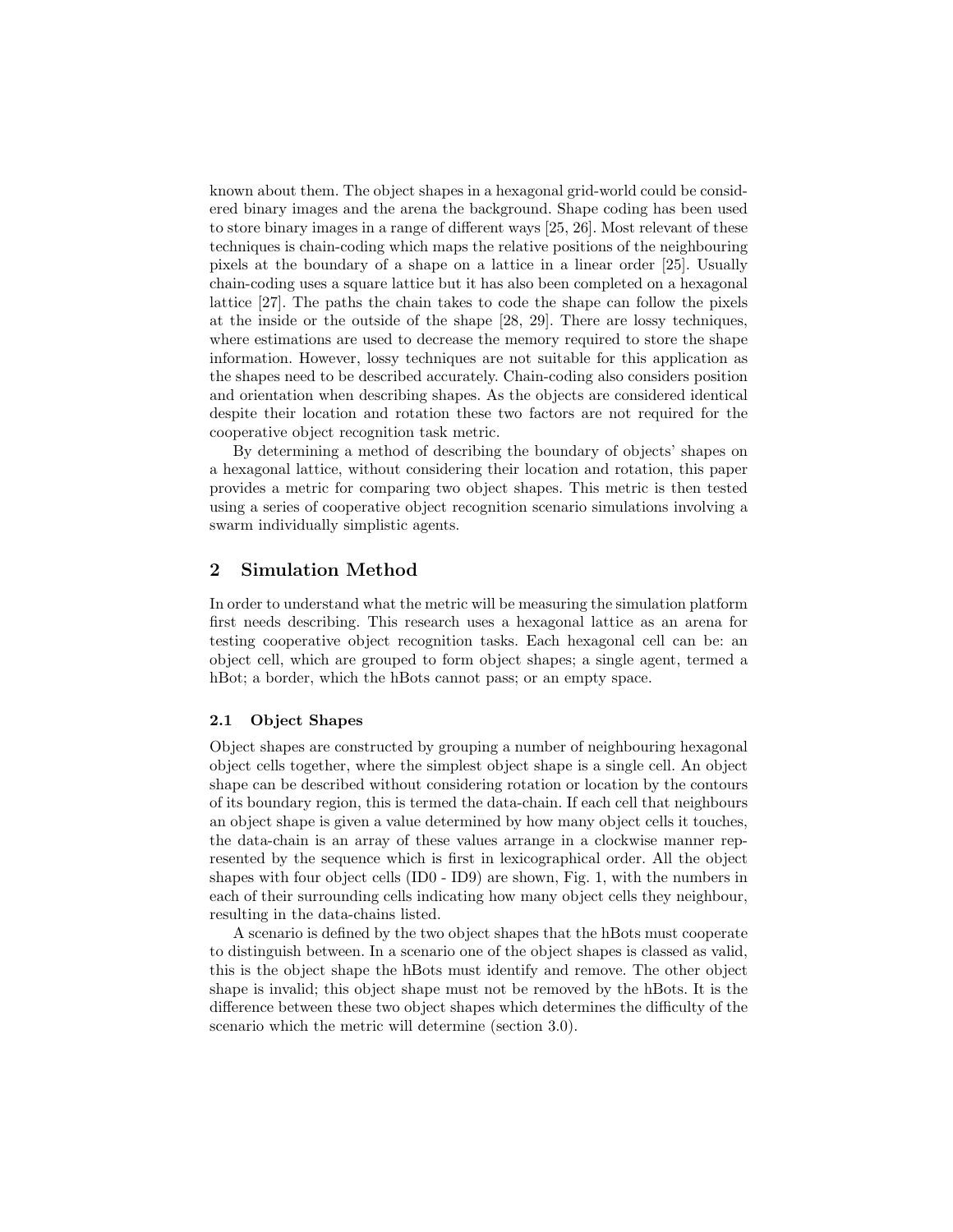

Fig. 1. All ten object shapes (ID0 - ID9) with four object cells with their surrounding cells indicating the number of object cells they are in contact with which determine their data-chains.

### 2.2 hBot Agents

The hBots used in the cooperative object recognition task are homogeneous, anonymous, have no common coordinate system and are not aware of their position relative to the arenas coordinate system. The hBots are modelled with local sensor and communication, both with a range of one cell. This capability allows the hBots to determine their current state from their immediate surroundings and to communicate this state to any hBots that they neighbour, providing a feedback loop between neighbouring hBots. The current state-level of the hBot indicates how much knowledge it has about the object's shape, whilst the state of the hBot describes this knowledge specifically.

- A hBot at state-level 0 is not in contact with an object shape and therefore has no knowledge about the object shape, this is state 0.
- A hBot at state-level 1 knows the number of object cells it is neighbouring: one, two, or three and is equivalent to knowing a single value in a datachain. This knowledge is represented by states 1, 2 and 3 respectively. This value could theoretically be between one and six, however in this research the object shapes were limited as to only allow situations where the values one, two and three occur, to initially reduce the total number of states.
- A hBot at state-level 2 knows as much as three individual agents at statelevel 1, as it knows its own state-level 1 state and the states of its neighbours. This is equivalent to knowing three consecutive values in a data-chain and includes states  $4 - 21$ .
- A hBot at state-level 3 knows as much as five individual agents at statelevel 1, or three agents at state-level 2. This is equivalent to knowing five consecutive values in a data-chain and includes states 22 – 264.

As certain states are only achievable when the hBots interact with certain object shapes, these states can be used by the hBots to distinguish between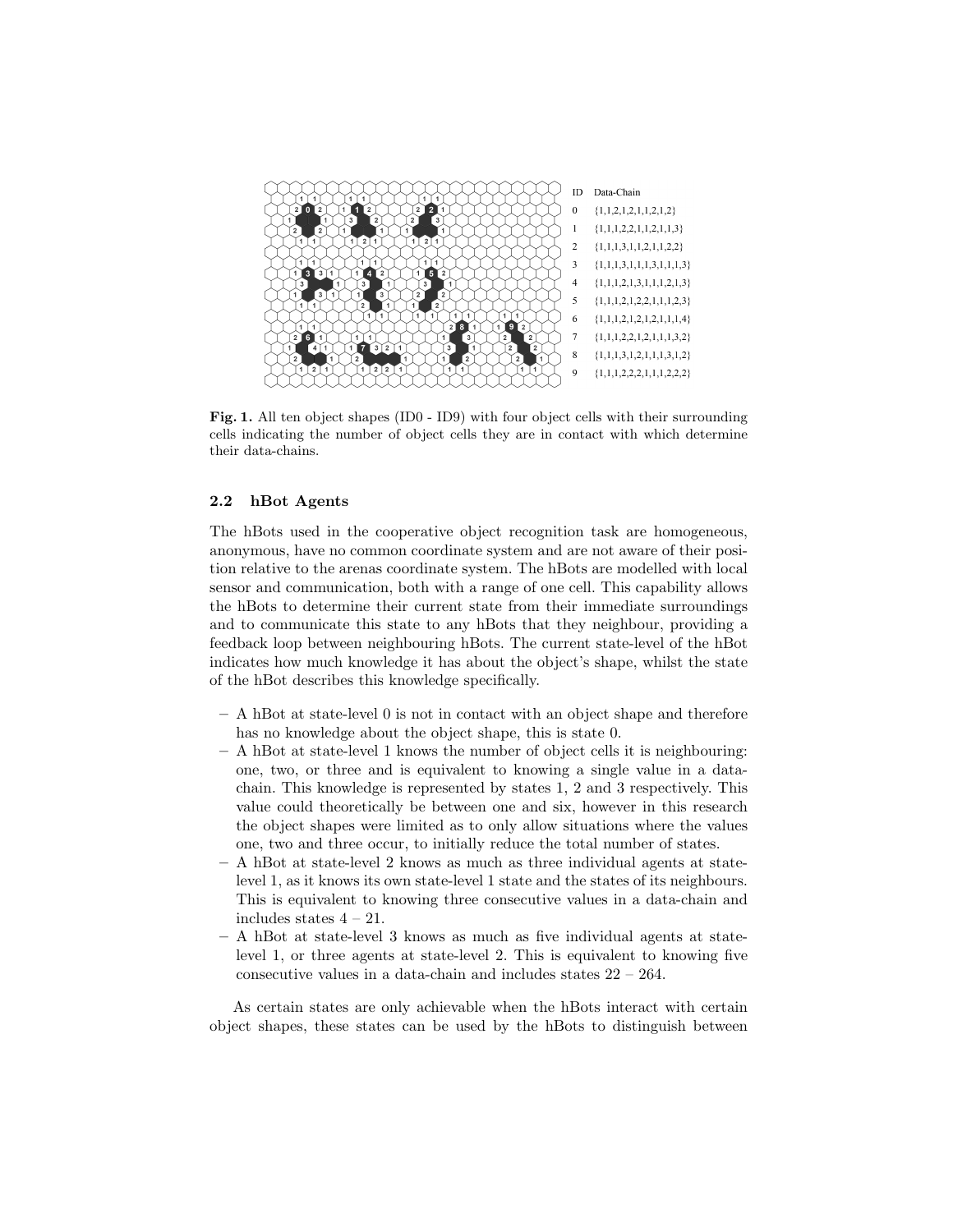object shapes. The total number of states, 265, is determined in part by the number of object cells the hBots can distinguish between, the way the hBots move from one state-level to the next and the possible states the hBots can reach whilst neighbouring each other. A hBot does not distinguish between the position of its neighbours; when hBots determine their next state they do so by sending its own state and the states of its neighbours to the state-rule table with the following format: [own][lowest neighbour][highest neighbour]. This means that the symmetrical features of the object shape, as described by sub-chains from the data-chain, will appear identical. For example: where two sets of three hBots are neighbouring similar parts of object shapes that are mirror images of each other, Fig. 2. The hBot A neighbours an object shape with the datachain  $\{1,1,1,2,2,1,2,1,1,1,3,2\}$  and the hBot B neighbours an object shape with the data-chain  $\{1,1,1,2,1,2,2,1,1,1,2,3\}$ . The three hBots including hBot A are on the sub-chain  $\{\{1,3,2\}\}\$  and the three hBots including hBot B are on the sub-chain  $\{\{2,3,1\}\}\.$  Although these sub-chains are different the resulting state of hBot A and hBot B at state-level 2 will both be the result of referencing the state-rule table with values [3][1][2], which returns state 17.



Fig. 2. hBot A and hBot B will both change to the same state even though their neighbours are the opposite way round. Green is state 1, Blue is state 2, Red is state 3.The resulting states for both hBots A and B is state 17.

For each time-step hBots move with equal probability to any of their neighbouring cells, unless the cell is an object cell or a border cell. If an hBot attempts to move into a cell containing another hBot it instead remains stationary. When next to an object cell the hBot generally stays still. However, the hBot has a probability, determined by its state, of moving away from that cell: 0.01 if it is a common state to both object shapes or it is only achievable for the valid object shape and 0.1 if it is only achievable for the invalid object shape. This increases interaction around the object shapes whilst reducing the chance of stagnation. If the hBots simply remained stationary, they could be divided amongst multiple object shapes or parts of object shapes without enough neighboring agents interacting to distinguish between those object shapes.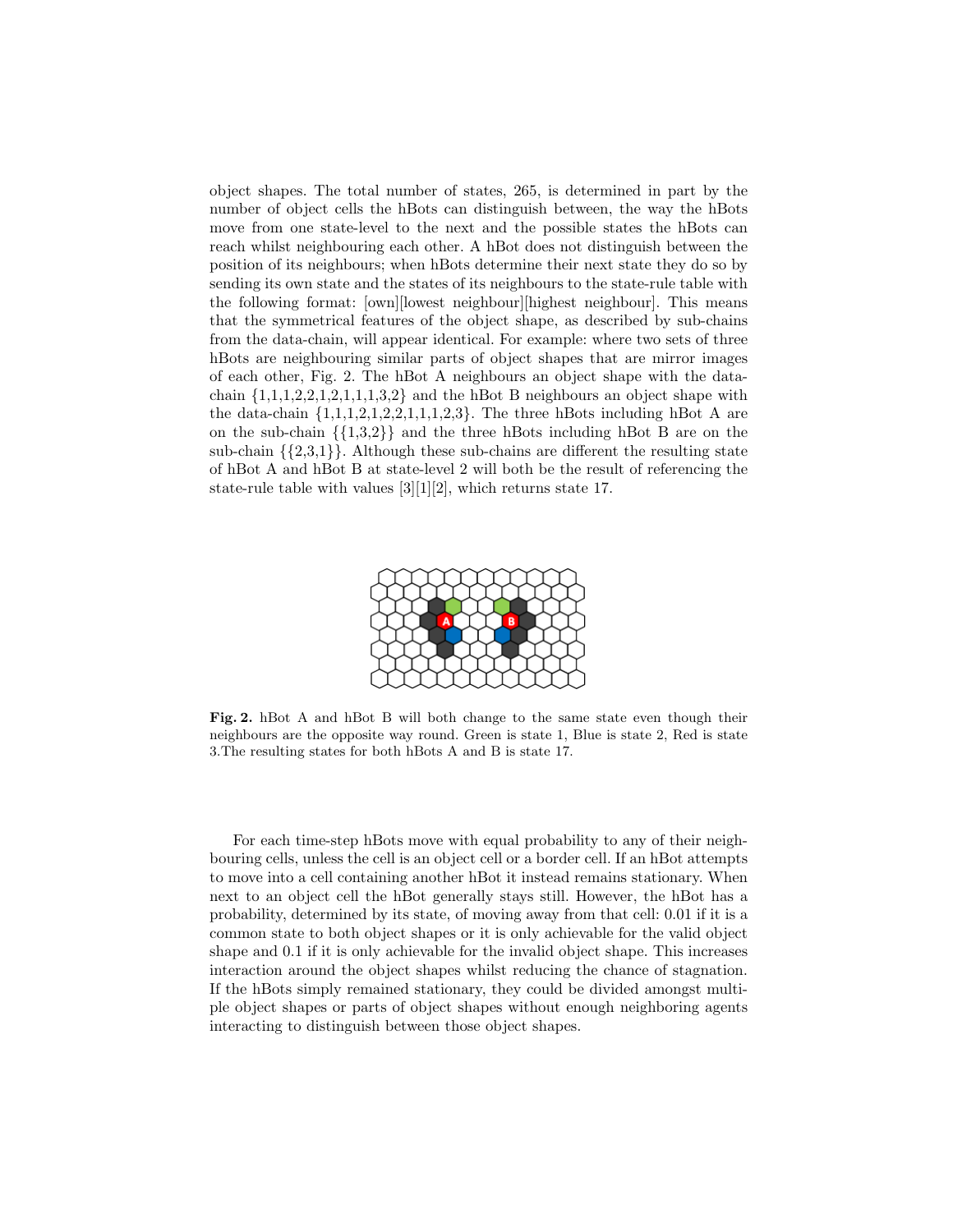# 3 Determining the Difference Values of Object Shape Pairs

Given a data-chain of an existing object shape it is possible to determine which states at which state-levels are achievable for a group of hBots by examining sub-chains, represented by a double curly bracket, of lengths one, three and five.

Definition 1. At sub-chain length one the single number in the sub-chain is equal to that of the state of the hBot in contact with the object shape at that same location.

 $- \{\{A\}\}\;$  becomes state  $|A|$ .

At sub-chain length three a conversion is required complicated. The sub-chain must first be re-ordered and then the relative state of the hBot must be found.

 $- \{ \{A,B,C\} \}$  becomes [B][lowest of A and C][highest of A and C] which returns the new current state for the hBot at position B.

At sub-chain length five two stages of conversion are required. First three, three length sub-chains must be found and then the relationship between these three needs to be found to give the final state.

- $\{ \{A,B,C,D,E\} \}$  is broken into three  $\{ \{A,B,C\} \}$ ,  $\{ \{B,C,D\} \}$  and  $\{ \{C,D,E\} \}.$
- $\{\{A,B,C\}\}\;$  becomes [B][lowest of A or C][highest of A or C] giving state P.
- $\{ \{B, C, D\} \}$  becomes [C][lowest of B or D][highest of B or D] giving state Q.
- $\{\{C,D,E\}\}\;$  becomes  $|D|$ [lowest of C or E][highest of C or E] giving state R.

Now there is a sub-chain  $\{\{A, P, Q, R, E\}\}\$  and  $Q$  can be resolved.

 $- \{P,Q,R\}$  becomes [Q][lowest of P or R][highest of P or R] which gives the final state for the hBot at position C.

This method is used as it considers the way in which the hBots interact with both each other and the object shapes' boundaries. Sub-chains of lengths, one, three and five, relate to the information that one, three and five hBots could gather. Considering each sub-chain in the data-chain, is equivalent to considering each position that a group of hBots could interact with the boundary of the object shape.

For example the data-chain of object shape ID0,  $\{1,1,2,1,2,1,1,2,1,2\}$ , is examined to find the hBots' achievable states at state-level 1, 2 and 3 when interacting with the object shape, Table 1. These achievable states are compared to those of object shape ID1,  $\{1,1,1,2,2,1,1,2,1,1,3\}$ , in Table 2 where the difference value is found by dividing the number of achievable states at each state-level that are not present in the other object shape by the length of the data-chain. The achievable states which are not possible in the alternate object shape are highlighted bold. This represents the number of positions that a hBot could determine that it is next to one object shape and not the other and the number of cooperating hBots required to do so.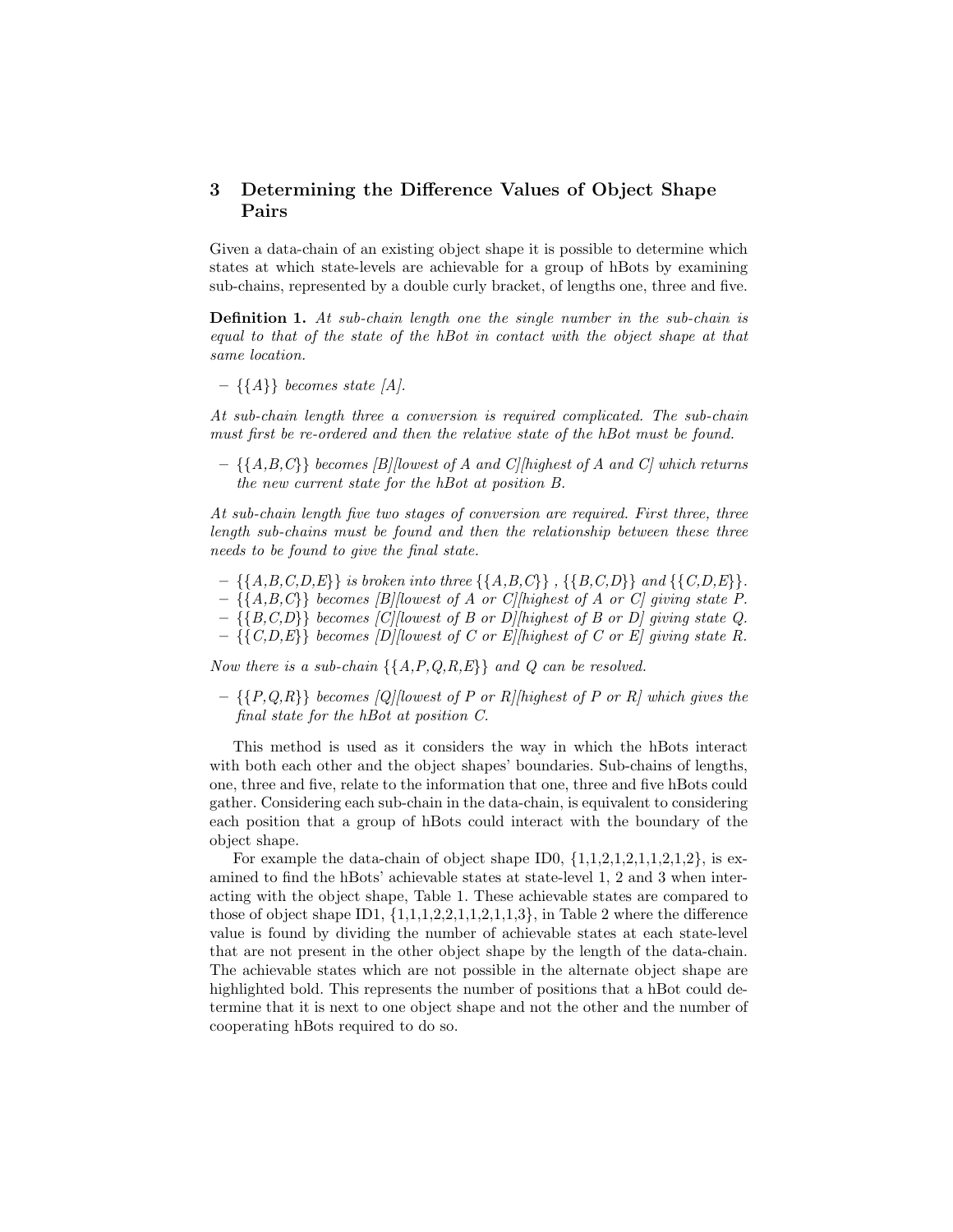| Data-Chain     | State-Level 1  | State-Level 2    | State-Level 3      |
|----------------|----------------|------------------|--------------------|
|                | 1              | $[1][1][2] = 5$  | $[5][5][10] = 36$  |
|                | 1              | $[1][1][2] = 5$  | $[5][5][10] = 36$  |
| 2              | $^{2}$         | $[2][1][1] = 10$ | $[10][5][7] = 104$ |
|                | 1.             | $[1][2][2] = 7$  | $[7][10][10] = 70$ |
| $\overline{2}$ | 2              | $[2][1][1] = 10$ | $[10][5][7] = 104$ |
|                | 1              | $[1][1][2] = 5$  | $[5][5][10] = 36$  |
|                |                | $[1][1][2] = 5$  | $[5][5][10] = 36$  |
| $\overline{2}$ | $\overline{2}$ | $[2][1][1] = 10$ | $[10][5][7] = 104$ |
|                | $\mathbf{1}$   | $[1][2][2] = 7$  | $[7][10][10] = 70$ |
| 2              | $\overline{2}$ | $[2][1][1] = 10$ | $[10][5][7] = 104$ |

Table 1. Determining the Achievable States for Object Shape ID0

Table 2. Determining the Difference Values of Object Shape ID0 and Object Shape ID1

| State-Level 1:<br>Achievable States |                                                        | State-Level 2:<br>Achievable States |      | State-Level 3:<br>Achievable States |       |
|-------------------------------------|--------------------------------------------------------|-------------------------------------|------|-------------------------------------|-------|
| $_{\rm ID0}$                        | ID1                                                    | ID0                                 | ID1  | $_{\rm ID0}$                        | ID1   |
| 1                                   | 1                                                      | 5                                   | 6    | 36                                  | 52    |
| 1                                   | 1                                                      | 5                                   | 4    | 36                                  | 26    |
| 2                                   | 1                                                      | 10                                  | 5    | 104                                 | 32    |
| 1                                   | 2                                                      | 7                                   | 11   | 70                                  | 112   |
| 2                                   | 2                                                      | 10                                  | 11   | 104                                 | 112   |
| 1                                   | 1                                                      | 5                                   | 5    | 36                                  | 37    |
| 1                                   | 1                                                      | 5                                   | 5    | 36                                  | 36    |
| 2                                   | 2                                                      | 10                                  | 10   | 104                                 | 103   |
| 1                                   | 1                                                      | 7                                   | 5    | 70                                  | 40    |
| 2                                   | 1                                                      | 10                                  | 6    | 104                                 | 57    |
|                                     | 3                                                      |                                     | 16   |                                     | 184   |
|                                     | Difference Values (relative to alternate object shape) |                                     |      |                                     |       |
| 0/10                                | 1/11                                                   | 2/10                                | 5/11 | 6/10                                | 10/11 |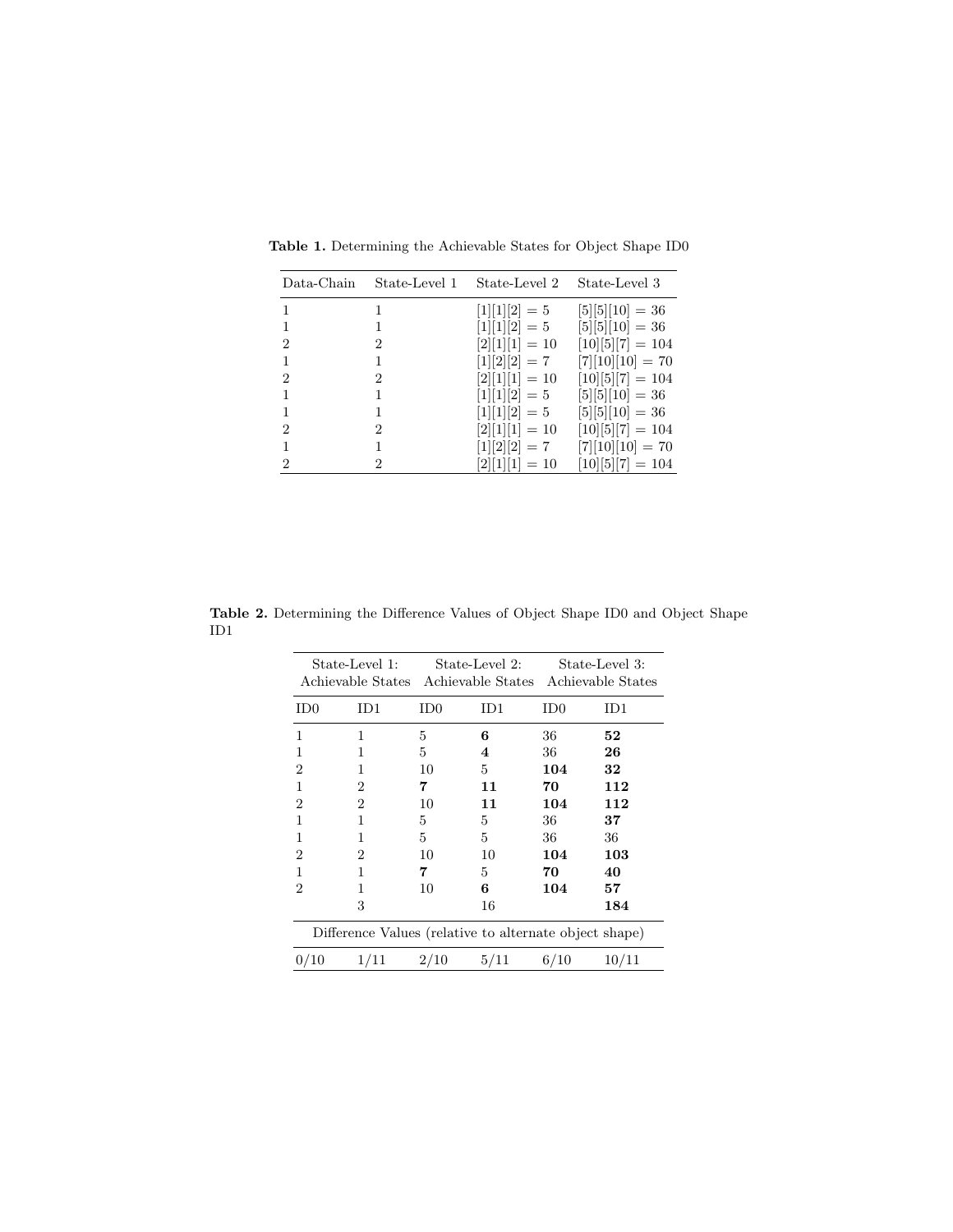#### 3.1 Results

The difference value for each combination of object shape pair was determined, excluding object shape ID6. This object shape was not included as it was the only object shape to include a 4 in its data-chain. The results are shown for achievable states at state-level 1, 2 and 3 in Fig. 3, left, centre and right, respectively. From these heat maps it is shown that the higher the state-level the more different the object shapes appear. It also shows that object shape A's difference value from object shape B is not the same as B's from A. This lack of symmetry is due to the indiviual features of the boundary of the object shape that sub-chains describe. If a feature is common to two object shapes that are compared then it cannot be used to distinguish them. If a feature is unique to one object shape that feature can be used to distinguish it from the other but not vice-versa. Therefore, it is possible to have two object shapes where one is easier to distinguish from the other due to the unique features it has. Finally the heat maps show that object shape pairs: ID1 and ID2, ID5 and ID7, ID4 and ID8 are indistinguishable, this is due to them being mirror images of each other.



Fig. 3. Heat-maps of difference values of row object shape relative to column object shape calculated for state-level 1 (left), state-level 2 (centre), and state-level 3 (right).

## 4 Cooperative Object Recognition Task

The arena in which the tests were performed was hexagonal with each of the six sides measuring 21 cells. Within the arena six of each of two types of object shapes were placed as shown in Fig. 4. One of these object shapes was classed valid for removal and the other object shape was classed as invalid. Thirty-seven hBots were placed at the centre of the arena in a tight cluster at time-step zero. Whenever a hBot reached a state that was achievable for only the valid object shape, the object shape it was neighbouring would be removed instantly, as if dissolved. The number of time-steps it took the swarm to remove all of the six valid object shapes was recorded.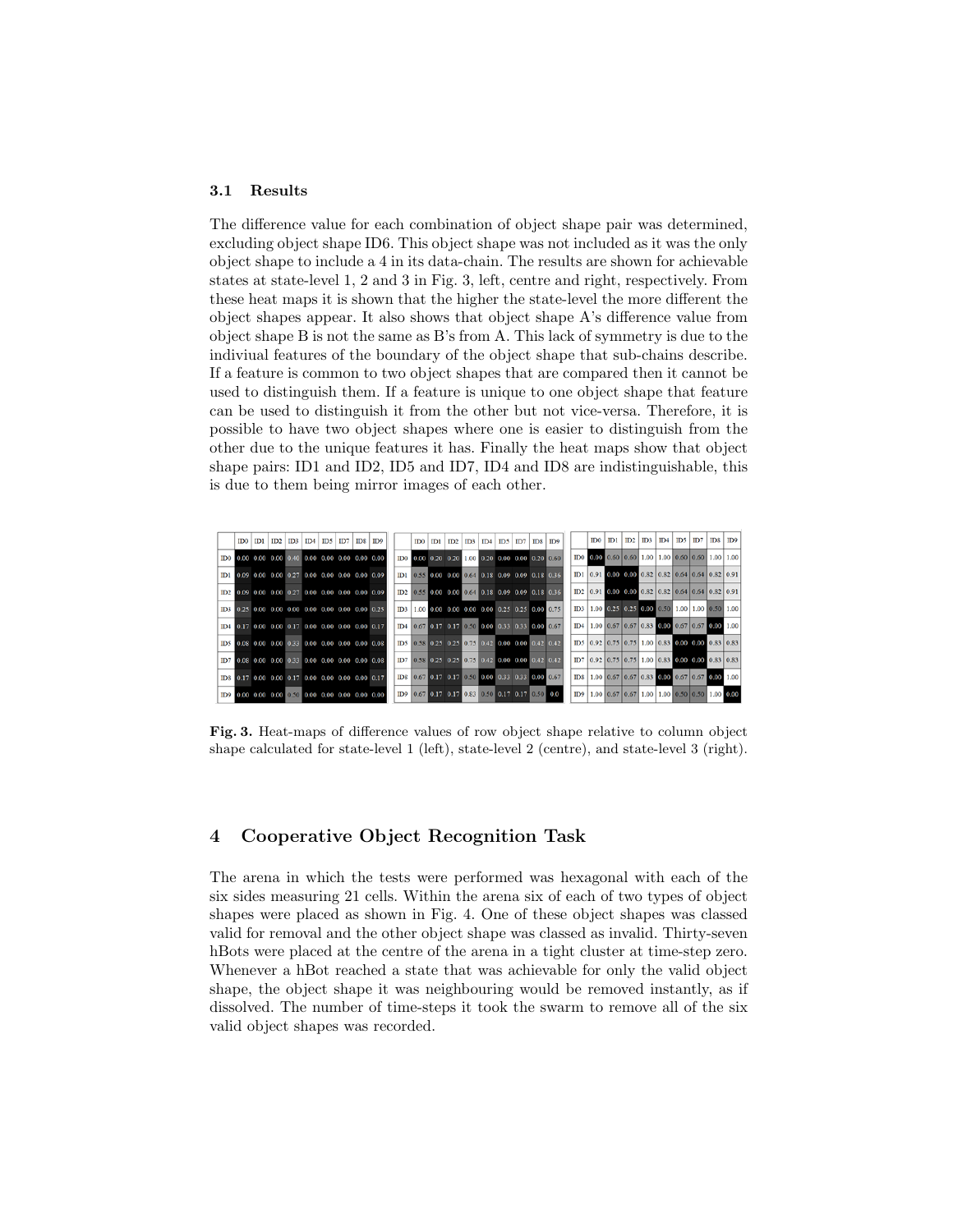All possible pairs of object shapes with four object cells were tested excluding object shapes that mirrored each other and object shape ID6. These object shapes were not included because mirrored object shapes are perceived as identical in this system and object shape ID6 is the only object shape with a number 4 in its data-chain. Currently the system is only capable of distinguishing object shapes with numbers 1, 2 and 3 in their data-chains. Each experiment was run fifty times with both object shapes classed as valid and invalid in turn. Algorithm 1 describes the simulation, hBot and object shape interaction used.



Fig. 4. The simulated arena with six valid object shapes (ID5), six invalid object shapes (ID9) and thirty-seven hBots in the centre.

#### 4.1 Comparison of Swarm Results with the Difference Values

The average number of time-steps it took to complete each of the 30 cooperative object recognition tasks was compared to the mean of the three difference values found for the same two objects, as shown in Fig. 5. These results have a correlation coefficient of -0.78.

By considering only the difference values at each state-level individually an indication of how the number of cooperating hBots affect their ability to distinguish the object shapes. At state-level 1 there was a correlation coefficient of -0.48. However, this is less than the difference values at state-level 2 and state-level 3 which have correlation coefficients of -0.73 and -0.84 respectively. This suggests that the hBots that reach only state-level 1 have a lower effect on whether or not the object shapes will be distinguished from one another.

### 5 Discussion

A method was proposed for determining the difference value between two object shapes. This was done by comparing sub-chains at lengths one, three and five of the data-chain that represents the object shape. Unlike chain-coding a data-chain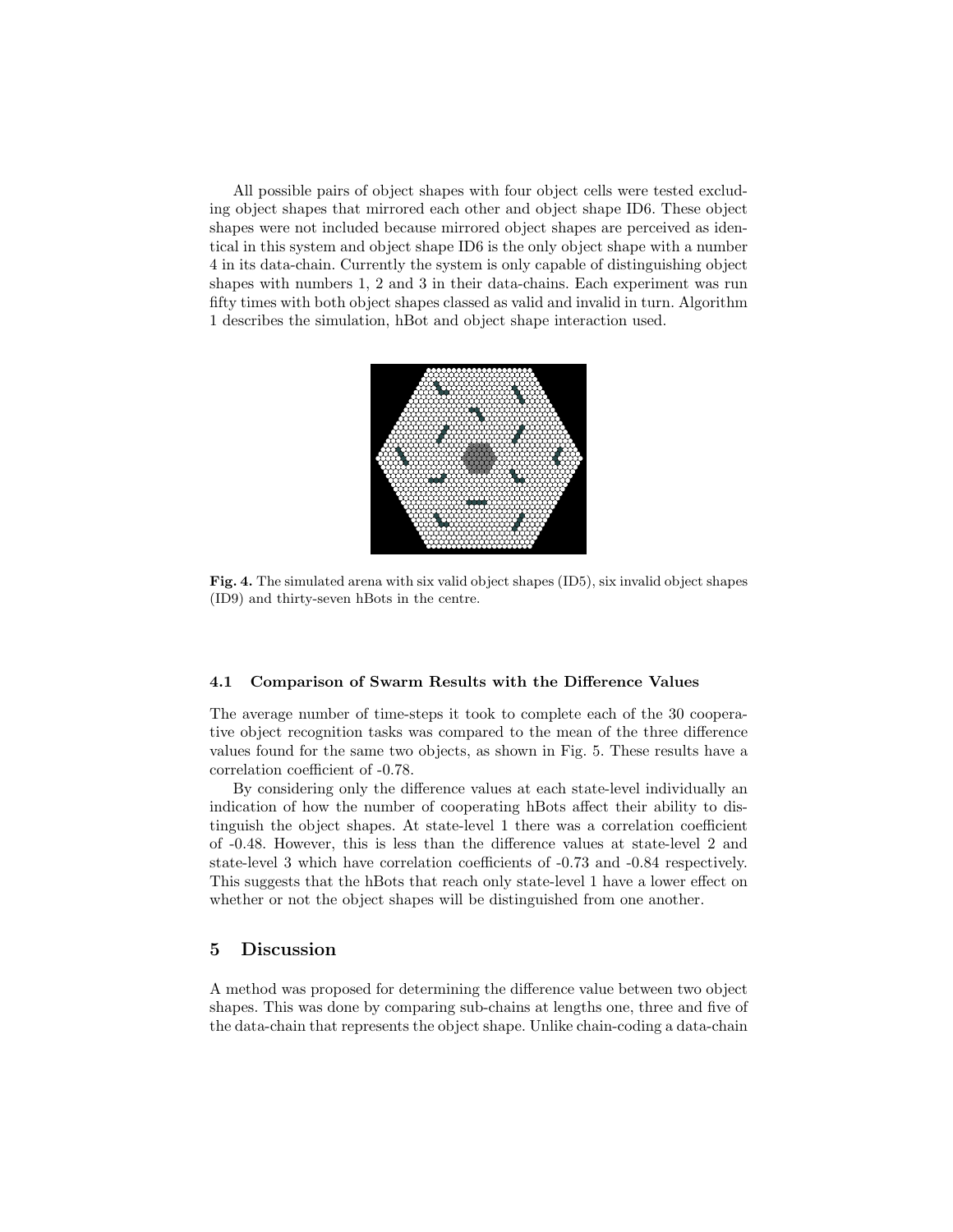Algorithm 1 The Simulation, hBot and object interaction

```
repeat
    for each hBot i do
        if hBot[i] state == a unique valid shape state then
            object neighboring hBot[i] is deleted
            hBot[i] state = 0
        else if hBot[i] state == a unique invalid state then
            10% chance of hBot[i] state = 0
        else then
            1% chance of hBot[i] state = 0
    end for
    Update contents of all cells
    for each hBot i do
        hBot[i] senses surroundings
        if hBot[i] state == 0 then
            hBot[i] moves to random neighboring cell if empty
    end for
    for each hBot i do
        hBot[i] senses surroundings
    end for
    for each hBot i do
        hBot[i] updates current state
    end for
    Update contents of all cells
    Cells displayed
    Time-steps++
until all six valid object shapes deleted
```


Fig. 5. The average difference value of a pair of object shapes compared to the number of time-steps it took a swarm of hBots to remove the six valid object shapes.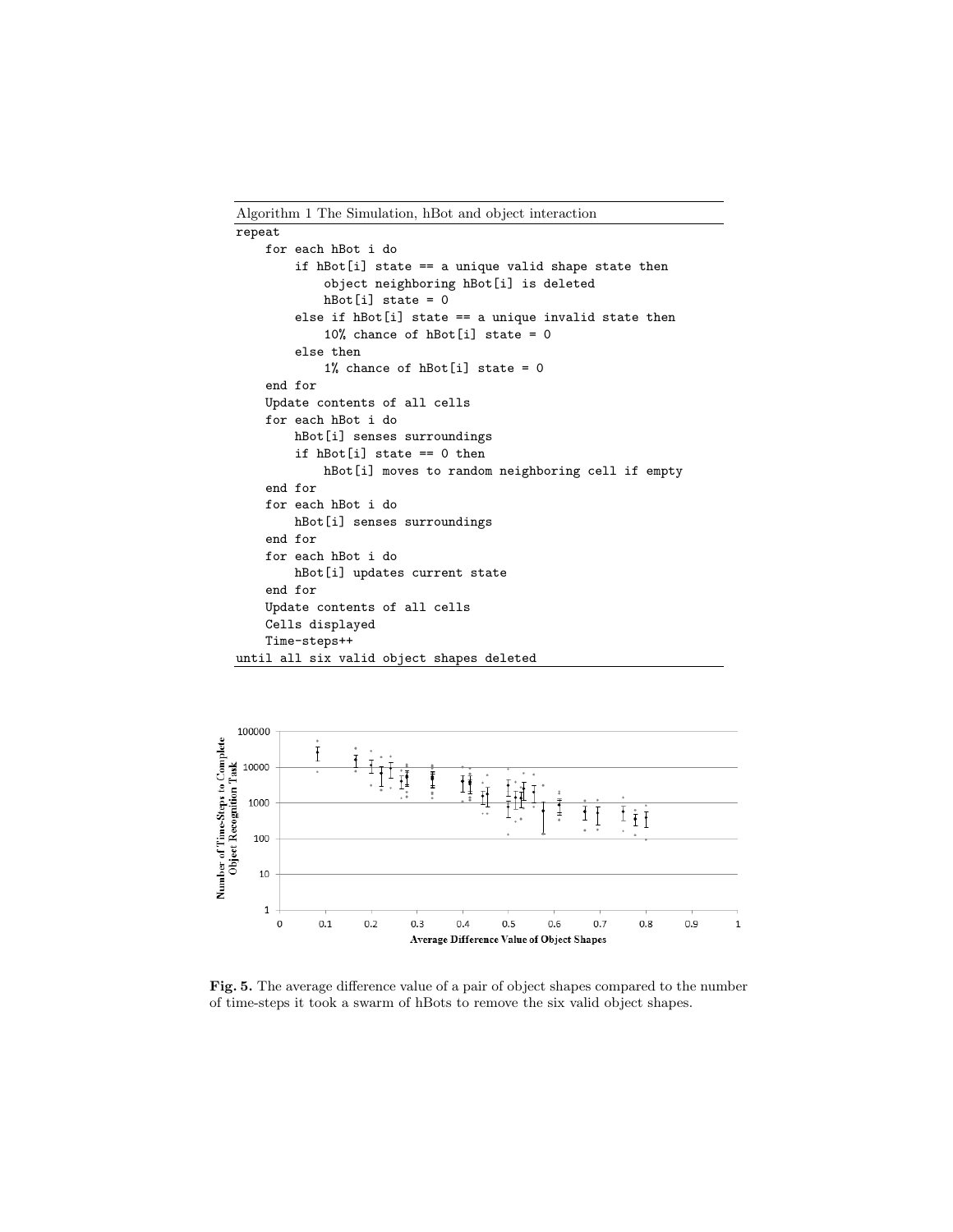does not have information on its location or orientation which makes it possible to compare the shapes to each other without considering these two factors. To measure the accuracy of the found difference values a series of experiments were run with a range of four cell object shapes. These experiments determined how long it would take a swarm of hBots to remove six valid object shapes whilst ignoring six invalid object shapes.

The results showed a significant correlation between the difference values representative of each of the state-levels with the amount of time-steps it took the hBots to complete the cooperative object recognition task. As expected, where only the states achievable by hBots at state-level 1 are considered in the difference value measurement there was a lower strength correlation. This is likely due to the hBots being generally unable to distinguish between the object shapes on their own, with the exception of object shapes ID0 and ID9 which are the only object shapes without a 3 in their data-chains. Therefore, any other object shapes can be distinguished from them by a state-level 1 hBot in state 3.

This shows that the difference values give a clear indication of how difficult it is for a swarm of hBots to complete a cooperative object recognition task based on the difference between the boundaries of the object shapes. Using this information it will be possible to derive future task scenarios with a suitable range of difficulties for comparing different scenarios and techniques for cooperative object recognition. An area of interest is training the hBots to determine the correct behaviours to distinguish between the object shapes with limited feedback.

Due to the methods chosen for completing this investigation there were some limitations to the simulation platform and limitations in the way in which the agents were modelled, which should be addressed in future research:

- The use of a synchronized grid-world reduced the similarity with physical systems.
- Using a less common hexagonal lattice, comparisons with existing multiagent systems are difficult to make.
- All the agents were modelled with perfect sensors and communication, it would be interesting to see the effect of miscommunication on the systems capability to identify objects correctly.
- The system only deals with object shapes that have the values 1, 2 and 3 in their data-chain, ignoring possible shapes that have the values 4, 5 and 6, to reduce the state relationships possible.
- The hBots cannot distinguish between hollow shapes and solid shapes, as they only currently interact with the outer boundary of the object shape and have no means of communicating to other hBots inside the hollow if they were there.
- Object shapes that are mirror images of each other appear identical due to the way the hBots sense their surroundings.
- Currently the number of state-levels would only allow a single hBot to have the equivalent knowledge of five state-level 1 hBots. This means that certain shapes currently would not be possible to distinguish from each other.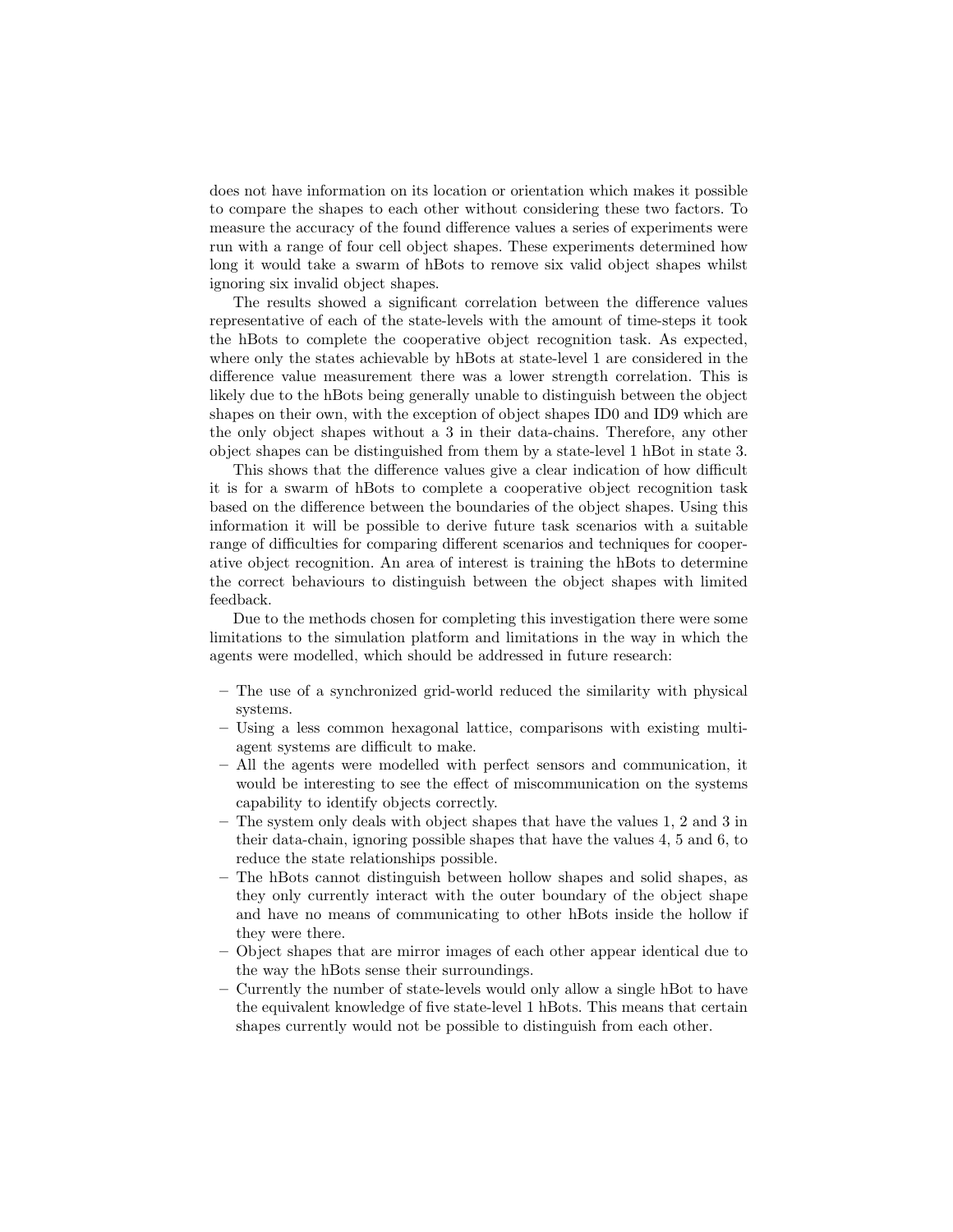Overall the difference value metric will be a valuable tool for future studies in co-operative object recognition research with hexagonal grid-world simulations.

# References

- [1] Haberzettl, C.: Nanomedicine: destination or journey? Nanotechnology 13(4) (2002) R9
- [2] Saha, M.: Nanomedicine: promising tiny machine for the healthcare in future-a review. Oman medical journal  $24(4)$  (2009) 242
- [3] Winfield, A.F., Harper, C.J., Nembrini, J.: Towards the application of swarm intelligence in safety critical systems. In: System Safety, 2006. The 1st Institution of Engineering and Technology International Conference on, IET (2006) 89–95
- [4] Cerofolini, G., Amato, P., Masserini, M., Mauri, G.: A surveillance system for early-stage diagnosis of endogenous diseases by swarms of nanobots. Advanced Science Letters 3(4) (2010) 345–352
- [5] Douglas, S.M., Bachelet, I., Church, G.M.: A logic-gated nanorobot for targeted transport of molecular payloads. Science  $335(6070)$  (2012) 831–834
- [6] Sahin, E.: Swarm robotics: From sources of inspiration to domains of application. In: Swarm robotics. Springer (2005) 10–20
- [7] Winfield, A.F.: Towards an engineering science of robot foraging. In: Distributed Autonomous Robotic Systems 8. Springer (2009) 185–192
- [8] Campo, A., Nouyan, S., Birattari, M., Groß, R., Dorigo, M.: Negotiation of goal direction for cooperative transport. In: Ant Colony Optimization and Swarm Intelligence. Springer (2006) 191–202
- [9] Groß, R., Bonani, M., Mondada, F., Dorigo, M.: Autonomous self-assembly in swarm-bots. Robotics, IEEE Transactions on  $22(6)$   $(2006)$  1115–1130
- [10] El-Faramawy, N., Rangayyan, R., Desautels, J., Alim, O.: Shape factors for analysis of breast tumors in mammograms. In: Electrical and Computer Engineering, 1996. Canadian Conference on. Volume 1., IEEE (1996) 355–358
- [11] Rangayyan, R.M., El-Faramawy, N., Desautels, J.L., Alim, O.A.: Measures of acutance and shape for classification of breast tumors. Medical Imaging, IEEE Transactions on 16(6) (1997) 799–810
- [12] Fukuda, T., Ueyama, T., Kawauchi, Y.: Self-organization in cellular robotic system(cebot) for space application with knowledge allocation method. i-SAIRAS'90 (1990) 101–104
- [13] Hosokawa, K., Shimoyama, I., Miura, H.: Dynamics of self-assembling systems: Analogy with chemical kinetics. Artificial Life 1(4) (1994) 413–427
- [14] Pamecha, A., Chiang, C.J., Stein, D., Chirikjian, G.: Design and implementation of metamorphic robots. In: Proceedings of the 1996 ASME Design Engineering Technical Conference and Computers in Engineering Conference. Volume 10., Irvine, California, USA: ASME (1996)
- [15] White, P., Kopanski, K., Lipson, H.: Stochastic self-reconfigurable cellular robotics. In: Robotics and Automation, 2004. Proceedings. ICRA'04. 2004 IEEE International Conference on. Volume 3., IEEE (2004) 2888–2893
- [16] Goldstein, S.C., Campbell, J.D., Mowry, T.C.: Programmable matter. Computer 38(6) (2005) 99–101
- [17] Bishop, J., Burden, S., Klavins, E., Kreisberg, R., Malone, W., Napp, N., Nguyen, T.: Programmable parts: A demonstration of the grammatical approach to self-organization. In: Intelligent Robots and Systems, 2005.(IROS 2005). 2005 IEEE/RSJ International Conference on, IEEE (2005) 3684–3691